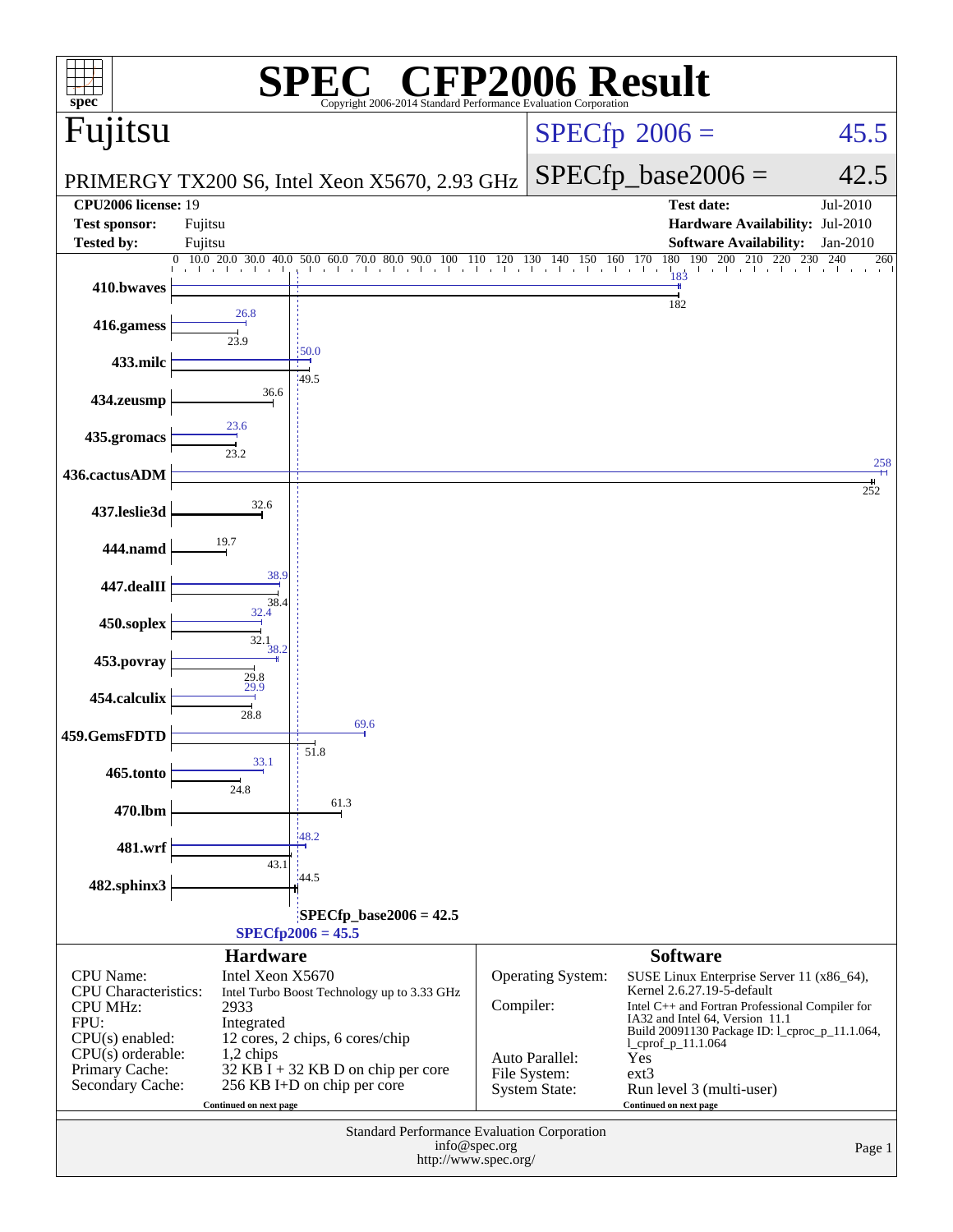

|                  |                                                                                                          |       | <b>Base</b>    |       |                |       |                |              | <b>Peak</b>    |              |                |              |
|------------------|----------------------------------------------------------------------------------------------------------|-------|----------------|-------|----------------|-------|----------------|--------------|----------------|--------------|----------------|--------------|
| <b>Benchmark</b> | <b>Seconds</b>                                                                                           | Ratio | <b>Seconds</b> | Ratio | <b>Seconds</b> | Ratio | <b>Seconds</b> | <b>Ratio</b> | <b>Seconds</b> | <b>Ratio</b> | <b>Seconds</b> | <b>Ratio</b> |
| 410.bwaves       | 74.5                                                                                                     | 182   | 74.3           | 183   | 74.5           | 182   | 74.3           | 183          | 74.5           | 182          | 74.1           | 183          |
| $416$ .gamess    | 817                                                                                                      | 24.0  | 818            | 23.9  | 818            | 23.9  | 730            | 26.8         | 730            | 26.8         | 730            | 26.8         |
| $433$ .milc      | 185                                                                                                      | 49.5  | 185            | 49.5  | 185            | 49.6  | 183            | 50.0         | 184            | 50.0         | 183            | 50.1         |
| 434.zeusmp       | 249                                                                                                      | 36.6  | 249            | 36.5  | 249            | 36.6  | 249            | 36.6         | 249            | 36.5         | 249            | 36.6         |
| $435$ .gromacs   | 312                                                                                                      | 22.9  | 307            | 23.2  | 308            | 23.2  | 302            | 23.6         | 303            | 23.6         | 304            | 23.5         |
| 436.cactusADM    | 47.2                                                                                                     | 253   | 47.4           | 252   | 47.4           | 252   | 46.4           | 258          | 46.8           | 256          | 46.4           | 258          |
| 437.leslie3d     | 288                                                                                                      | 32.6  | 288            | 32.6  | 289            | 32.6  | 288            | 32.6         | 288            | 32.6         | 289            | 32.6         |
| 444.namd         | 407                                                                                                      | 19.7  | 407            | 19.7  | 407            | 19.7  | 407            | 19.7         | 407            | 19.7         | 407            | 19.7         |
| 447.dealII       | 298                                                                                                      | 38.4  | 298            | 38.4  | 298            | 38.4  | 294            | 38.9         | 294            | 38.9         | 294            | 38.9         |
| $450$ .soplex    | 260                                                                                                      | 32.1  | 259            | 32.2  | 260            | 32.1  | 257            | 32.4         | 257            | 32.5         | 257            | 32.4         |
| $453$ .povray    | 178                                                                                                      | 29.9  | 178            | 29.8  | 179            | 29.8  | 140            | 37.9         | 139            | 38.2         | 139            | 38.2         |
| $454$ .calculix  | 287                                                                                                      | 28.8  | 287            | 28.8  | 287            | 28.8  | 276            | 29.9         | 276            | 29.9         | 276            | 29.9         |
| 459.GemsFDTD     | 205                                                                                                      | 51.8  | 205            | 51.8  | 205            | 51.8  | <u>152</u>     | 69.6         | 152            | 69.6         | 153            | 69.5         |
| $465$ .tonto     | 397                                                                                                      | 24.8  | 396            | 24.8  | 397            | 24.8  | 298            | 33.1         | 298            | 33.1         | 298            | 33.0         |
| 470.1bm          | <u>224</u>                                                                                               | 61.3  | 225            | 61.1  | 224            | 61.3  | 224            | 61.3         | 225            | 61.1         | 224            | 61.3         |
| $ 481$ .wrf      | 260                                                                                                      | 43.0  | 259            | 43.2  | 259            | 43.1  | 232            | 48.2         | 231            | 48.3         | 232            | 48.2         |
| 482.sphinx3      | 430                                                                                                      | 45.3  | 441            | 44.2  | 438            | 44.5  | 430            | 45.3         | 441            | 44.2         | 438            | 44.5         |
|                  | Results appear in the order in which they were run. Bold underlined text indicates a median measurement. |       |                |       |                |       |                |              |                |              |                |              |

### **[Operating System Notes](http://www.spec.org/auto/cpu2006/Docs/result-fields.html#OperatingSystemNotes)**

'ulimit -s unlimited' was used to set the stacksize to unlimited prior to run

### **[Platform Notes](http://www.spec.org/auto/cpu2006/Docs/result-fields.html#PlatformNotes)**

 BIOS configuration: Data Reuse Optimization = Disable Intel HT Technology = Disable

### **[General Notes](http://www.spec.org/auto/cpu2006/Docs/result-fields.html#GeneralNotes)**

 OMP\_NUM\_THREADS set to number of cores KMP\_AFFINITY set to granularity=fine,scatter KMP\_STACKSIZE set to 200M

Continued on next page

Standard Performance Evaluation Corporation [info@spec.org](mailto:info@spec.org) <http://www.spec.org/>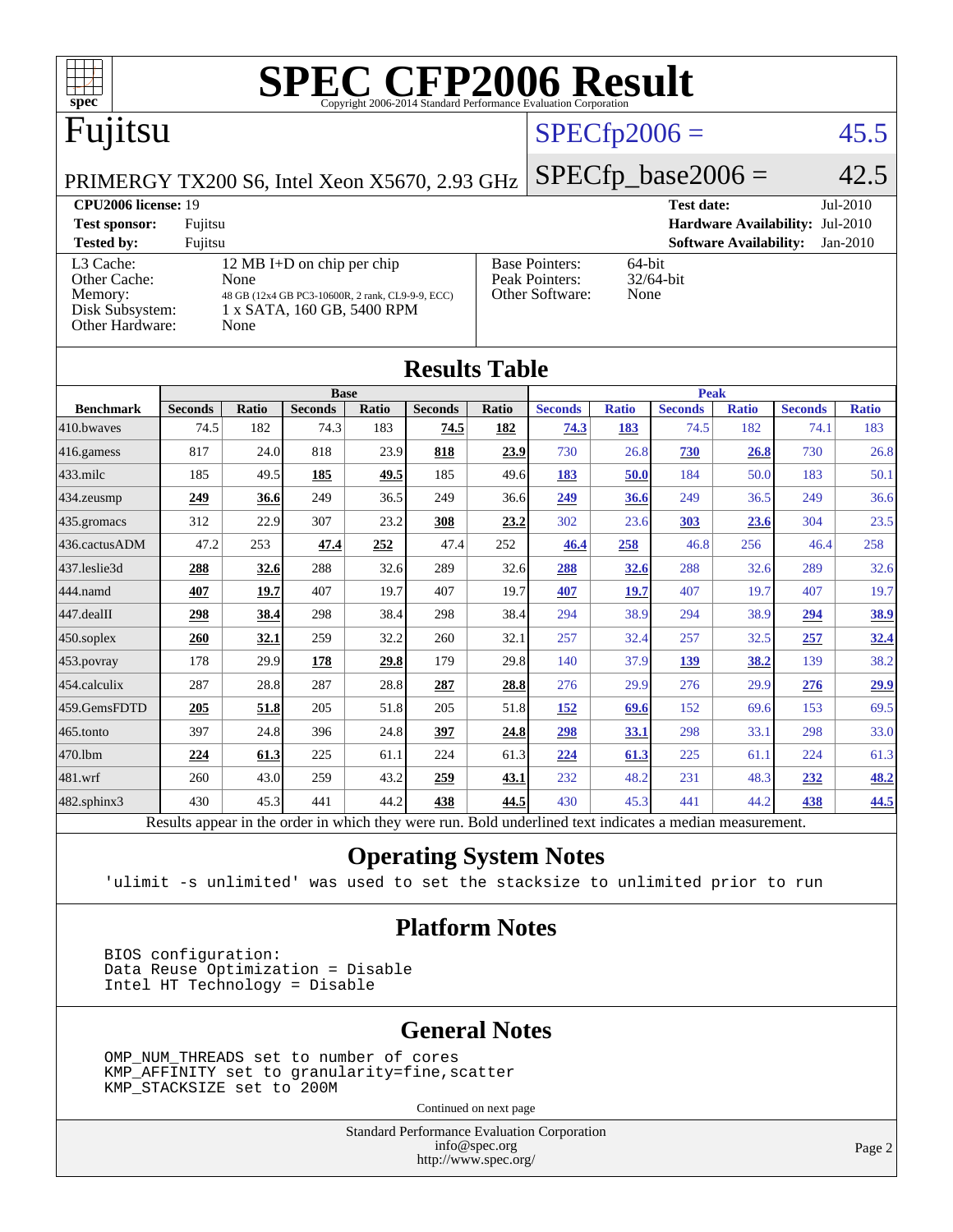

# **[SPEC CFP2006 Result](http://www.spec.org/auto/cpu2006/Docs/result-fields.html#SPECCFP2006Result)**

# Fujitsu

 $SPECTp2006 = 45.5$ 

PRIMERGY TX200 S6, Intel Xeon X5670, 2.93 GHz  $SPECfp\_base2006 = 42.5$ 

**[CPU2006 license:](http://www.spec.org/auto/cpu2006/Docs/result-fields.html#CPU2006license)** 19 **[Test date:](http://www.spec.org/auto/cpu2006/Docs/result-fields.html#Testdate)** Jul-2010 **[Test sponsor:](http://www.spec.org/auto/cpu2006/Docs/result-fields.html#Testsponsor)** Fujitsu **[Hardware Availability:](http://www.spec.org/auto/cpu2006/Docs/result-fields.html#HardwareAvailability)** Jul-2010 **[Tested by:](http://www.spec.org/auto/cpu2006/Docs/result-fields.html#Testedby)** Fujitsu **[Software Availability:](http://www.spec.org/auto/cpu2006/Docs/result-fields.html#SoftwareAvailability)** Jan-2010

### **[General Notes \(Continued\)](http://www.spec.org/auto/cpu2006/Docs/result-fields.html#GeneralNotes)**

For information about Fujitsu please visit: <http://www.fujitsu.com>

## **[Base Compiler Invocation](http://www.spec.org/auto/cpu2006/Docs/result-fields.html#BaseCompilerInvocation)**

[C benchmarks](http://www.spec.org/auto/cpu2006/Docs/result-fields.html#Cbenchmarks):  $\text{icc}$   $-\text{m64}$ 

[C++ benchmarks:](http://www.spec.org/auto/cpu2006/Docs/result-fields.html#CXXbenchmarks) [icpc -m64](http://www.spec.org/cpu2006/results/res2010q3/cpu2006-20100802-12763.flags.html#user_CXXbase_intel_icpc_64bit_bedb90c1146cab66620883ef4f41a67e)

[Fortran benchmarks](http://www.spec.org/auto/cpu2006/Docs/result-fields.html#Fortranbenchmarks): [ifort -m64](http://www.spec.org/cpu2006/results/res2010q3/cpu2006-20100802-12763.flags.html#user_FCbase_intel_ifort_64bit_ee9d0fb25645d0210d97eb0527dcc06e)

[Benchmarks using both Fortran and C](http://www.spec.org/auto/cpu2006/Docs/result-fields.html#BenchmarksusingbothFortranandC): [icc -m64](http://www.spec.org/cpu2006/results/res2010q3/cpu2006-20100802-12763.flags.html#user_CC_FCbase_intel_icc_64bit_0b7121f5ab7cfabee23d88897260401c) [ifort -m64](http://www.spec.org/cpu2006/results/res2010q3/cpu2006-20100802-12763.flags.html#user_CC_FCbase_intel_ifort_64bit_ee9d0fb25645d0210d97eb0527dcc06e)

### **[Base Portability Flags](http://www.spec.org/auto/cpu2006/Docs/result-fields.html#BasePortabilityFlags)**

| 410.bwaves: -DSPEC CPU LP64                |                                                                |
|--------------------------------------------|----------------------------------------------------------------|
| 416.gamess: -DSPEC_CPU_LP64                |                                                                |
| 433.milc: -DSPEC CPU LP64                  |                                                                |
| 434.zeusmp: -DSPEC_CPU_LP64                |                                                                |
| 435.gromacs: -DSPEC_CPU_LP64 -nofor_main   |                                                                |
| 436.cactusADM: -DSPEC CPU LP64 -nofor main |                                                                |
| 437.leslie3d: -DSPEC CPU LP64              |                                                                |
| 444.namd: -DSPEC CPU LP64                  |                                                                |
| 447.dealII: -DSPEC CPU LP64                |                                                                |
| 450.soplex: -DSPEC_CPU_LP64                |                                                                |
| 453.povray: -DSPEC_CPU_LP64                |                                                                |
| 454.calculix: -DSPEC CPU LP64 -nofor main  |                                                                |
| 459. GemsFDTD: - DSPEC CPU LP64            |                                                                |
| 465.tonto: -DSPEC CPU LP64                 |                                                                |
| 470.1bm: - DSPEC CPU LP64                  |                                                                |
|                                            | 481.wrf: -DSPEC CPU_LP64 -DSPEC_CPU_CASE_FLAG -DSPEC_CPU_LINUX |
| 482.sphinx3: -DSPEC CPU LP64               |                                                                |

### **[Base Optimization Flags](http://www.spec.org/auto/cpu2006/Docs/result-fields.html#BaseOptimizationFlags)**

Standard Performance Evaluation Corporation [C benchmarks](http://www.spec.org/auto/cpu2006/Docs/result-fields.html#Cbenchmarks): [-xSSE4.2](http://www.spec.org/cpu2006/results/res2010q3/cpu2006-20100802-12763.flags.html#user_CCbase_f-xSSE42_f91528193cf0b216347adb8b939d4107) [-ipo](http://www.spec.org/cpu2006/results/res2010q3/cpu2006-20100802-12763.flags.html#user_CCbase_f-ipo) [-O3](http://www.spec.org/cpu2006/results/res2010q3/cpu2006-20100802-12763.flags.html#user_CCbase_f-O3) [-no-prec-div](http://www.spec.org/cpu2006/results/res2010q3/cpu2006-20100802-12763.flags.html#user_CCbase_f-no-prec-div) [-static](http://www.spec.org/cpu2006/results/res2010q3/cpu2006-20100802-12763.flags.html#user_CCbase_f-static) [-parallel](http://www.spec.org/cpu2006/results/res2010q3/cpu2006-20100802-12763.flags.html#user_CCbase_f-parallel) [-opt-prefetch](http://www.spec.org/cpu2006/results/res2010q3/cpu2006-20100802-12763.flags.html#user_CCbase_f-opt-prefetch) [C++ benchmarks:](http://www.spec.org/auto/cpu2006/Docs/result-fields.html#CXXbenchmarks) [-xSSE4.2](http://www.spec.org/cpu2006/results/res2010q3/cpu2006-20100802-12763.flags.html#user_CXXbase_f-xSSE42_f91528193cf0b216347adb8b939d4107) [-ipo](http://www.spec.org/cpu2006/results/res2010q3/cpu2006-20100802-12763.flags.html#user_CXXbase_f-ipo) [-O3](http://www.spec.org/cpu2006/results/res2010q3/cpu2006-20100802-12763.flags.html#user_CXXbase_f-O3) [-no-prec-div](http://www.spec.org/cpu2006/results/res2010q3/cpu2006-20100802-12763.flags.html#user_CXXbase_f-no-prec-div) [-static](http://www.spec.org/cpu2006/results/res2010q3/cpu2006-20100802-12763.flags.html#user_CXXbase_f-static) [-parallel](http://www.spec.org/cpu2006/results/res2010q3/cpu2006-20100802-12763.flags.html#user_CXXbase_f-parallel) [-opt-prefetch](http://www.spec.org/cpu2006/results/res2010q3/cpu2006-20100802-12763.flags.html#user_CXXbase_f-opt-prefetch) [Fortran benchmarks](http://www.spec.org/auto/cpu2006/Docs/result-fields.html#Fortranbenchmarks): [-xSSE4.2](http://www.spec.org/cpu2006/results/res2010q3/cpu2006-20100802-12763.flags.html#user_FCbase_f-xSSE42_f91528193cf0b216347adb8b939d4107) [-ipo](http://www.spec.org/cpu2006/results/res2010q3/cpu2006-20100802-12763.flags.html#user_FCbase_f-ipo) [-O3](http://www.spec.org/cpu2006/results/res2010q3/cpu2006-20100802-12763.flags.html#user_FCbase_f-O3) [-no-prec-div](http://www.spec.org/cpu2006/results/res2010q3/cpu2006-20100802-12763.flags.html#user_FCbase_f-no-prec-div) [-static](http://www.spec.org/cpu2006/results/res2010q3/cpu2006-20100802-12763.flags.html#user_FCbase_f-static) [-parallel](http://www.spec.org/cpu2006/results/res2010q3/cpu2006-20100802-12763.flags.html#user_FCbase_f-parallel) [-opt-prefetch](http://www.spec.org/cpu2006/results/res2010q3/cpu2006-20100802-12763.flags.html#user_FCbase_f-opt-prefetch) Continued on next page

[info@spec.org](mailto:info@spec.org) <http://www.spec.org/>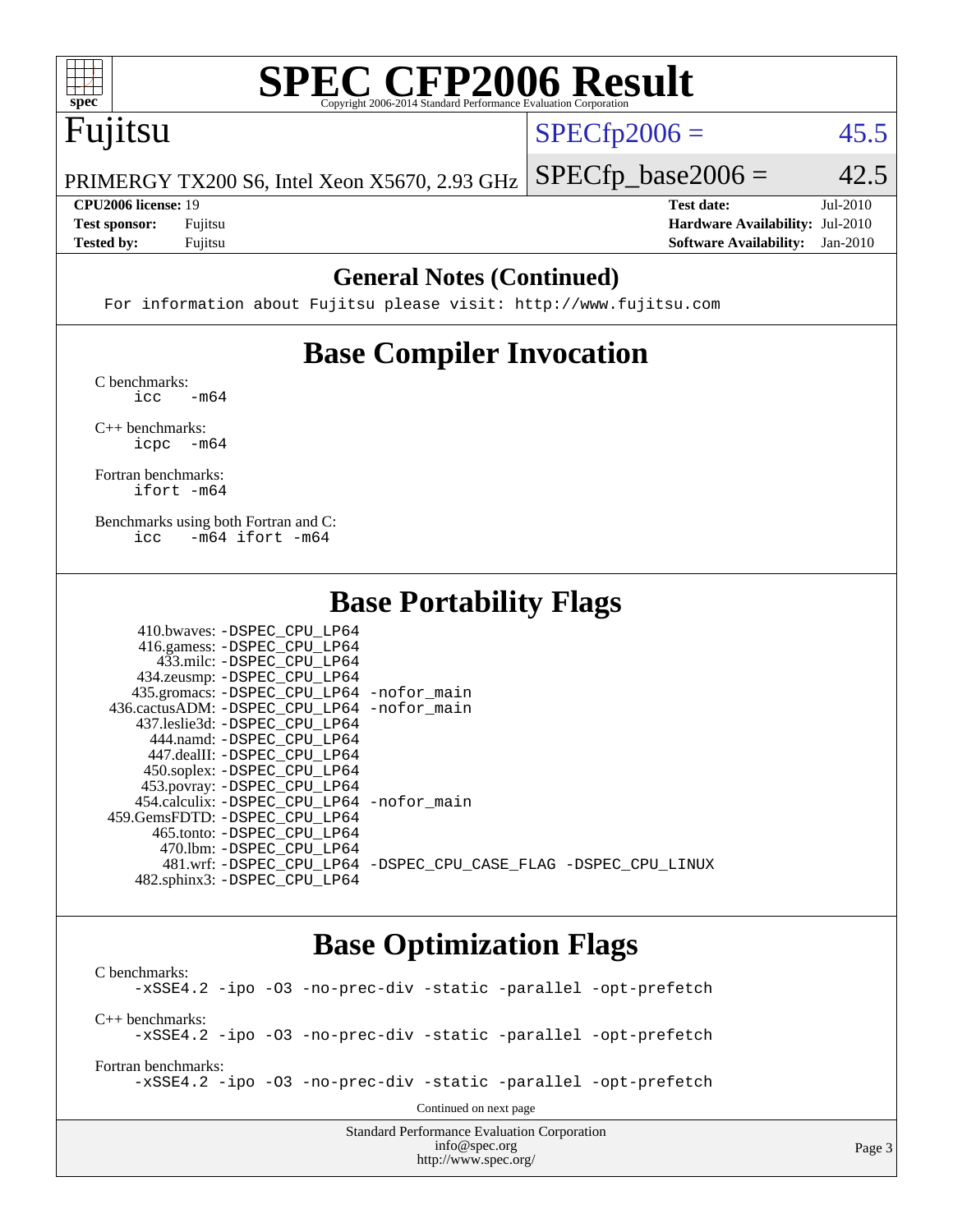

# **[SPEC CFP2006 Result](http://www.spec.org/auto/cpu2006/Docs/result-fields.html#SPECCFP2006Result)**

Fujitsu

 $SPECTp2006 = 45.5$ 

PRIMERGY TX200 S6, Intel Xeon X5670, 2.93 GHz  $SPECfp\_base2006 = 42.5$ 

**[CPU2006 license:](http://www.spec.org/auto/cpu2006/Docs/result-fields.html#CPU2006license)** 19 **[Test date:](http://www.spec.org/auto/cpu2006/Docs/result-fields.html#Testdate)** Jul-2010 **[Test sponsor:](http://www.spec.org/auto/cpu2006/Docs/result-fields.html#Testsponsor)** Fujitsu **[Hardware Availability:](http://www.spec.org/auto/cpu2006/Docs/result-fields.html#HardwareAvailability)** Jul-2010 **[Tested by:](http://www.spec.org/auto/cpu2006/Docs/result-fields.html#Testedby)** Fujitsu **[Software Availability:](http://www.spec.org/auto/cpu2006/Docs/result-fields.html#SoftwareAvailability)** Jan-2010

# **[Base Optimization Flags \(Continued\)](http://www.spec.org/auto/cpu2006/Docs/result-fields.html#BaseOptimizationFlags)**

[Benchmarks using both Fortran and C](http://www.spec.org/auto/cpu2006/Docs/result-fields.html#BenchmarksusingbothFortranandC):

[-xSSE4.2](http://www.spec.org/cpu2006/results/res2010q3/cpu2006-20100802-12763.flags.html#user_CC_FCbase_f-xSSE42_f91528193cf0b216347adb8b939d4107) [-ipo](http://www.spec.org/cpu2006/results/res2010q3/cpu2006-20100802-12763.flags.html#user_CC_FCbase_f-ipo) [-O3](http://www.spec.org/cpu2006/results/res2010q3/cpu2006-20100802-12763.flags.html#user_CC_FCbase_f-O3) [-no-prec-div](http://www.spec.org/cpu2006/results/res2010q3/cpu2006-20100802-12763.flags.html#user_CC_FCbase_f-no-prec-div) [-static](http://www.spec.org/cpu2006/results/res2010q3/cpu2006-20100802-12763.flags.html#user_CC_FCbase_f-static) [-parallel](http://www.spec.org/cpu2006/results/res2010q3/cpu2006-20100802-12763.flags.html#user_CC_FCbase_f-parallel) [-opt-prefetch](http://www.spec.org/cpu2006/results/res2010q3/cpu2006-20100802-12763.flags.html#user_CC_FCbase_f-opt-prefetch)

### **[Peak Compiler Invocation](http://www.spec.org/auto/cpu2006/Docs/result-fields.html#PeakCompilerInvocation)**

 $C$  benchmarks:<br>icc  $-m64$ 

[C++ benchmarks:](http://www.spec.org/auto/cpu2006/Docs/result-fields.html#CXXbenchmarks) [icpc -m64](http://www.spec.org/cpu2006/results/res2010q3/cpu2006-20100802-12763.flags.html#user_CXXpeak_intel_icpc_64bit_bedb90c1146cab66620883ef4f41a67e)

[Fortran benchmarks](http://www.spec.org/auto/cpu2006/Docs/result-fields.html#Fortranbenchmarks): [ifort -m64](http://www.spec.org/cpu2006/results/res2010q3/cpu2006-20100802-12763.flags.html#user_FCpeak_intel_ifort_64bit_ee9d0fb25645d0210d97eb0527dcc06e)

[Benchmarks using both Fortran and C](http://www.spec.org/auto/cpu2006/Docs/result-fields.html#BenchmarksusingbothFortranandC): [icc -m64](http://www.spec.org/cpu2006/results/res2010q3/cpu2006-20100802-12763.flags.html#user_CC_FCpeak_intel_icc_64bit_0b7121f5ab7cfabee23d88897260401c) [ifort -m64](http://www.spec.org/cpu2006/results/res2010q3/cpu2006-20100802-12763.flags.html#user_CC_FCpeak_intel_ifort_64bit_ee9d0fb25645d0210d97eb0527dcc06e)

### **[Peak Portability Flags](http://www.spec.org/auto/cpu2006/Docs/result-fields.html#PeakPortabilityFlags)**

Same as Base Portability Flags

### **[Peak Optimization Flags](http://www.spec.org/auto/cpu2006/Docs/result-fields.html#PeakOptimizationFlags)**

[C benchmarks](http://www.spec.org/auto/cpu2006/Docs/result-fields.html#Cbenchmarks):

```
 433.milc: -xSSE4.2(pass 2) -prof-gen(pass 1) -ipo(pass 2) -O3(pass 2)
-no-prec-div(pass 2) -static(pass 2) -prof-use(pass 2)
-ansi-alias
```
 $470$ .lbm: basepeak = yes

 $482$ .sphinx3: basepeak = yes

[C++ benchmarks:](http://www.spec.org/auto/cpu2006/Docs/result-fields.html#CXXbenchmarks)

 $444$ .namd: basepeak = yes

 447.dealII: [-xSSE4.2](http://www.spec.org/cpu2006/results/res2010q3/cpu2006-20100802-12763.flags.html#user_peakPASS2_CXXFLAGSPASS2_LDFLAGS447_dealII_f-xSSE42_f91528193cf0b216347adb8b939d4107)(pass 2) [-prof-gen](http://www.spec.org/cpu2006/results/res2010q3/cpu2006-20100802-12763.flags.html#user_peakPASS1_CXXFLAGSPASS1_LDFLAGS447_dealII_prof_gen_e43856698f6ca7b7e442dfd80e94a8fc)(pass 1) [-ipo](http://www.spec.org/cpu2006/results/res2010q3/cpu2006-20100802-12763.flags.html#user_peakPASS2_CXXFLAGSPASS2_LDFLAGS447_dealII_f-ipo)(pass 2) [-O3](http://www.spec.org/cpu2006/results/res2010q3/cpu2006-20100802-12763.flags.html#user_peakPASS2_CXXFLAGSPASS2_LDFLAGS447_dealII_f-O3)(pass 2) [-no-prec-div](http://www.spec.org/cpu2006/results/res2010q3/cpu2006-20100802-12763.flags.html#user_peakPASS2_CXXFLAGSPASS2_LDFLAGS447_dealII_f-no-prec-div)(pass 2) [-static](http://www.spec.org/cpu2006/results/res2010q3/cpu2006-20100802-12763.flags.html#user_peakPASS2_CXXFLAGSPASS2_LDFLAGS447_dealII_f-static)(pass 2) [-prof-use](http://www.spec.org/cpu2006/results/res2010q3/cpu2006-20100802-12763.flags.html#user_peakPASS2_CXXFLAGSPASS2_LDFLAGS447_dealII_prof_use_bccf7792157ff70d64e32fe3e1250b55)(pass 2) [-unroll2](http://www.spec.org/cpu2006/results/res2010q3/cpu2006-20100802-12763.flags.html#user_peakOPTIMIZE447_dealII_f-unroll_784dae83bebfb236979b41d2422d7ec2) [-ansi-alias](http://www.spec.org/cpu2006/results/res2010q3/cpu2006-20100802-12763.flags.html#user_peakOPTIMIZE447_dealII_f-ansi-alias) [-scalar-rep-](http://www.spec.org/cpu2006/results/res2010q3/cpu2006-20100802-12763.flags.html#user_peakOPTIMIZE447_dealII_f-disablescalarrep_abbcad04450fb118e4809c81d83c8a1d) [-auto-ilp32](http://www.spec.org/cpu2006/results/res2010q3/cpu2006-20100802-12763.flags.html#user_peakCXXOPTIMIZE447_dealII_f-auto-ilp32)

```
 450.soplex: -xSSE4.2(pass 2) -prof-gen(pass 1) -ipo(pass 2) -O3(pass 2)
 -no-prec-div(pass 2) -static(pass 2) -prof-use(pass 2)
 -opt-malloc-options=3 -auto-ilp32
```
Continued on next page

Standard Performance Evaluation Corporation [info@spec.org](mailto:info@spec.org) <http://www.spec.org/>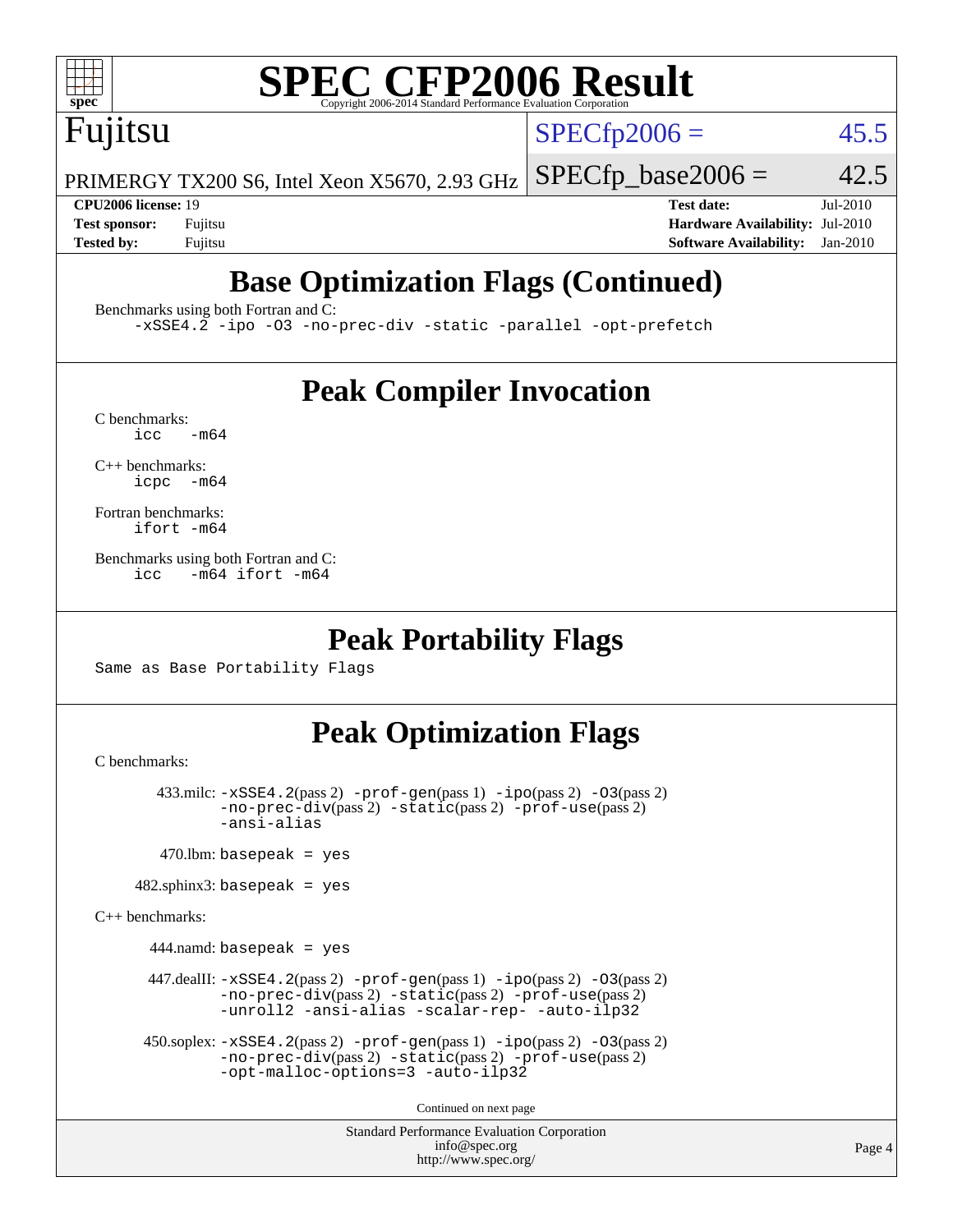

# **[SPEC CFP2006 Result](http://www.spec.org/auto/cpu2006/Docs/result-fields.html#SPECCFP2006Result)**

 $SPECfp2006 = 45.5$  $SPECfp2006 = 45.5$ 

PRIMERGY TX200 S6, Intel Xeon X5670, 2.93 GHz  $SPECfp\_base2006 = 42.5$ 

Fujitsu

**[CPU2006 license:](http://www.spec.org/auto/cpu2006/Docs/result-fields.html#CPU2006license)** 19 **[Test date:](http://www.spec.org/auto/cpu2006/Docs/result-fields.html#Testdate)** Jul-2010 **[Test sponsor:](http://www.spec.org/auto/cpu2006/Docs/result-fields.html#Testsponsor)** Fujitsu **[Hardware Availability:](http://www.spec.org/auto/cpu2006/Docs/result-fields.html#HardwareAvailability)** Jul-2010 **[Tested by:](http://www.spec.org/auto/cpu2006/Docs/result-fields.html#Testedby)** Fujitsu **[Software Availability:](http://www.spec.org/auto/cpu2006/Docs/result-fields.html#SoftwareAvailability)** Jan-2010

## **[Peak Optimization Flags \(Continued\)](http://www.spec.org/auto/cpu2006/Docs/result-fields.html#PeakOptimizationFlags)**

|                                      | Standard Performance Evaluation Corporation<br>info@spec.org                                                                                                                                                                                      | Page 5 |
|--------------------------------------|---------------------------------------------------------------------------------------------------------------------------------------------------------------------------------------------------------------------------------------------------|--------|
|                                      |                                                                                                                                                                                                                                                   |        |
|                                      | http://www.spec.org/cpu2006/flags/Intel-icll.1-linux64-revE.20100708.xml                                                                                                                                                                          |        |
|                                      | You can also download the XML flags source by saving the following link:                                                                                                                                                                          |        |
|                                      | The flags file that was used to format this result can be browsed at<br>http://www.spec.org/cpu2006/flags/Intel-ic11.1-linux64-revE.20100708.html                                                                                                 |        |
|                                      | 481.wrf: Same as 454.calculix                                                                                                                                                                                                                     |        |
|                                      | 454.calculix: -xSSE4.2 -ipo -03 -no-prec-div -static -auto-ilp32                                                                                                                                                                                  |        |
|                                      | 436.cactusADM: -xSSE4.2(pass 2) -prof-gen(pass 1) -ipo(pass 2) -03(pass 2)<br>-no-prec-div(pass 2) -static(pass 2) -prof-use(pass 2)<br>-unroll2 -opt-prefetch -parallel -auto-ilp32                                                              |        |
|                                      | 435.gromacs: -xSSE4.2(pass 2) -prof-gen(pass 1) -ipo(pass 2) -03(pass 2)<br>-no-prec-div(pass 2) -static(pass 2) -prof-use(pass 2)<br>-opt-prefetch -auto-ilp32                                                                                   |        |
| Benchmarks using both Fortran and C: |                                                                                                                                                                                                                                                   |        |
|                                      | 465.tonto: -xSSE4.2(pass 2) -prof-gen(pass 1) -ipo(pass 2) -03(pass 2)<br>-no-prec-div(pass 2) -static(pass 2) -prof-use(pass 2)<br>-inline-calloc -opt-malloc-options=3 -auto -unroll4                                                           |        |
|                                      | $459. \text{GemsFDTD: } -x \text{SSE4}.2(\text{pass 2}) - \text{prof-gen(pass 1)} - \text{ipo(pass 2)} -03(\text{pass 2})$<br>$-no\text{-prec-div}(pass 2)$ $-static(pass 2)$ $-prot\text{-use}(pass 2)$<br>-unroll2 -Ob0 -opt-prefetch -parallel |        |
|                                      | $437$ .leslie3d: basepeak = yes                                                                                                                                                                                                                   |        |
|                                      | $434$ .zeusmp: basepeak = yes                                                                                                                                                                                                                     |        |
|                                      | 416.gamess: $-xSSE4$ . $2(pass 2)$ -prof-gen(pass 1) -ipo(pass 2) -03(pass 2)<br>-no-prec-div(pass 2) -static(pass 2) -prof-use(pass 2)<br>-unroll2 -Ob0 -ansi-alias -scalar-rep-                                                                 |        |
|                                      | 410.bwaves: -xSSE4.2 -ipo -03 -no-prec-div -static -opt-prefetch<br>-parallel                                                                                                                                                                     |        |
| Fortran benchmarks:                  |                                                                                                                                                                                                                                                   |        |
|                                      | 453.povray: -xSSE4.2(pass 2) -prof-gen(pass 1) -ipo(pass 2) -03(pass 2)<br>$-no\text{-prec-div}(pass 2)$ $-static(pass 2)$ $-prof\text{-use}(pass 2)$<br>-unroll4 -ansi-alias                                                                     |        |

<http://www.spec.org/>